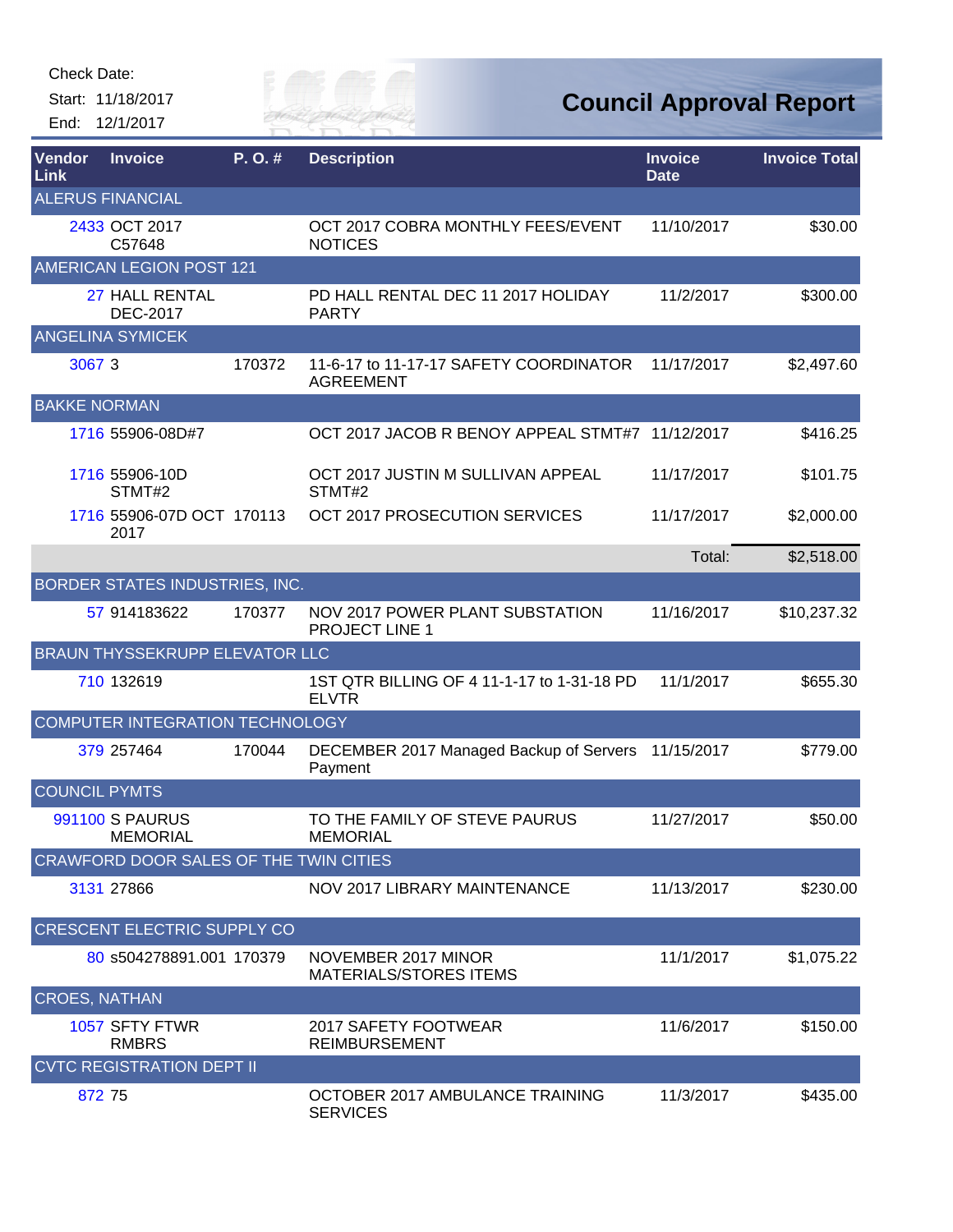| Check Date:           |                                      |        |                                                                         |                               |                                |
|-----------------------|--------------------------------------|--------|-------------------------------------------------------------------------|-------------------------------|--------------------------------|
|                       | Start: 11/18/2017                    |        | City of                                                                 |                               | <b>Council Approval Report</b> |
| End:                  | 12/1/2017                            |        | VER FAI                                                                 |                               |                                |
| Vendor<br><b>Link</b> | <b>Invoice</b>                       | P.O.#  | <b>Description</b>                                                      | <b>Invoice</b><br><b>Date</b> | <b>Invoice Total</b>           |
|                       | DARRELL'S SEPTIC SERVICE INC         |        |                                                                         |                               |                                |
|                       | 85 51162                             | 170391 | OCT 2017 SAND TRAP PUMPING PW / AMB / 10/20/2017<br><b>PS BUILDINGS</b> |                               | \$1,080.00                     |
|                       | DELTA DENTAL OF WISCONISN INC        |        |                                                                         |                               |                                |
|                       | 2572 1102333 DEC<br><b>RETIREE</b>   |        | DEC 2017 RETIREE VISION INS                                             | 12/1/2017                     | \$6.21                         |
|                       | 2572 1102332 DEC<br><b>VISION</b>    |        | DECEMBER 2017 VISION INS                                                | 12/1/2017                     | \$693.18                       |
|                       |                                      |        |                                                                         | Total:                        | \$699.39                       |
|                       | DELTA MANAGEMENT ASSOCIATES INC      |        |                                                                         |                               |                                |
|                       | 1943 000000035913                    |        | PPE 11/19/17                                                            | 11/24/2017                    | \$195.20                       |
|                       | <b>DESIGNER PROPERTIES</b>           |        |                                                                         |                               |                                |
|                       | 468 NOVEMBER<br>2017 SOLAR           |        | NOV 2017 SOLAR PAYMENT 702 TROY ST<br>9364-00                           | 11/8/2017                     | \$104.24                       |
| <b>EFTPS</b>          |                                      |        |                                                                         |                               |                                |
|                       | 7 000000035907                       |        | PPE 11/19/17                                                            | 11/24/2017                    | \$72,655.17                    |
|                       | <b>EHLERS &amp; ASSOCIATES INC</b>   |        |                                                                         |                               |                                |
|                       | 100 75246                            | 170394 | 2016 OUTSTANDING/2017 BUDGET YEAR<br><b>CONT DISCLOSURE</b>             | 11/6/2017                     | \$3,800.00                     |
|                       |                                      |        | EMERGENCY SERVICES CONSULTING INTERNATIONAL                             |                               |                                |
|                       | 2958 17-194                          | 170257 | EMS Study billing through June 2017                                     | 6/30/2017                     | \$13,636.00                    |
|                       | 2958 17-289                          | 170257 | EMS Study bill through OCT 2017 Final<br>Presentation                   | 9/30/2017                     | \$6,728.00                     |
|                       |                                      |        |                                                                         | Total:                        | \$20,364.00                    |
|                       | <b>ENTERPRISE FM TRUST</b>           |        |                                                                         |                               |                                |
|                       | 456 FBN3352895                       | 170035 | NOV 2017 POOL CAR LEASE AND<br><b>MAINTENANCE</b>                       | 11/3/2017                     | \$1,452.77                     |
| <b>EXPERIAN</b>       |                                      |        |                                                                         |                               |                                |
|                       | 2562 CD1807002853<br><b>OCT2017</b>  |        | OCT 2017 SERVICES PAYMENT                                               | 10/27/2017                    | \$25.00                        |
|                       | <b>EXPRESS PERSONNEL SERVICES</b>    |        |                                                                         |                               |                                |
|                       | 109 19756178                         |        | WEEK OF 11-14-17 TEMPORARY LABOR                                        | 11/14/2017                    | \$315.36                       |
|                       | FIRST NATIONAL BANK - RF SECTION 125 |        |                                                                         |                               |                                |
|                       | 6 000000035906                       |        | PPE 11/19/17                                                            | 11/24/2017                    | \$3,851.97                     |
|                       | <b>FREEMAN, JAMES</b>                |        |                                                                         |                               |                                |
|                       | 389 NOVEMBER<br>2017 SOLAR           |        | NOV 2017 SOLAR PAYMENT 126 1/2 S MAIN<br>ST 9363-00                     | 11/8/2017                     | \$106.64                       |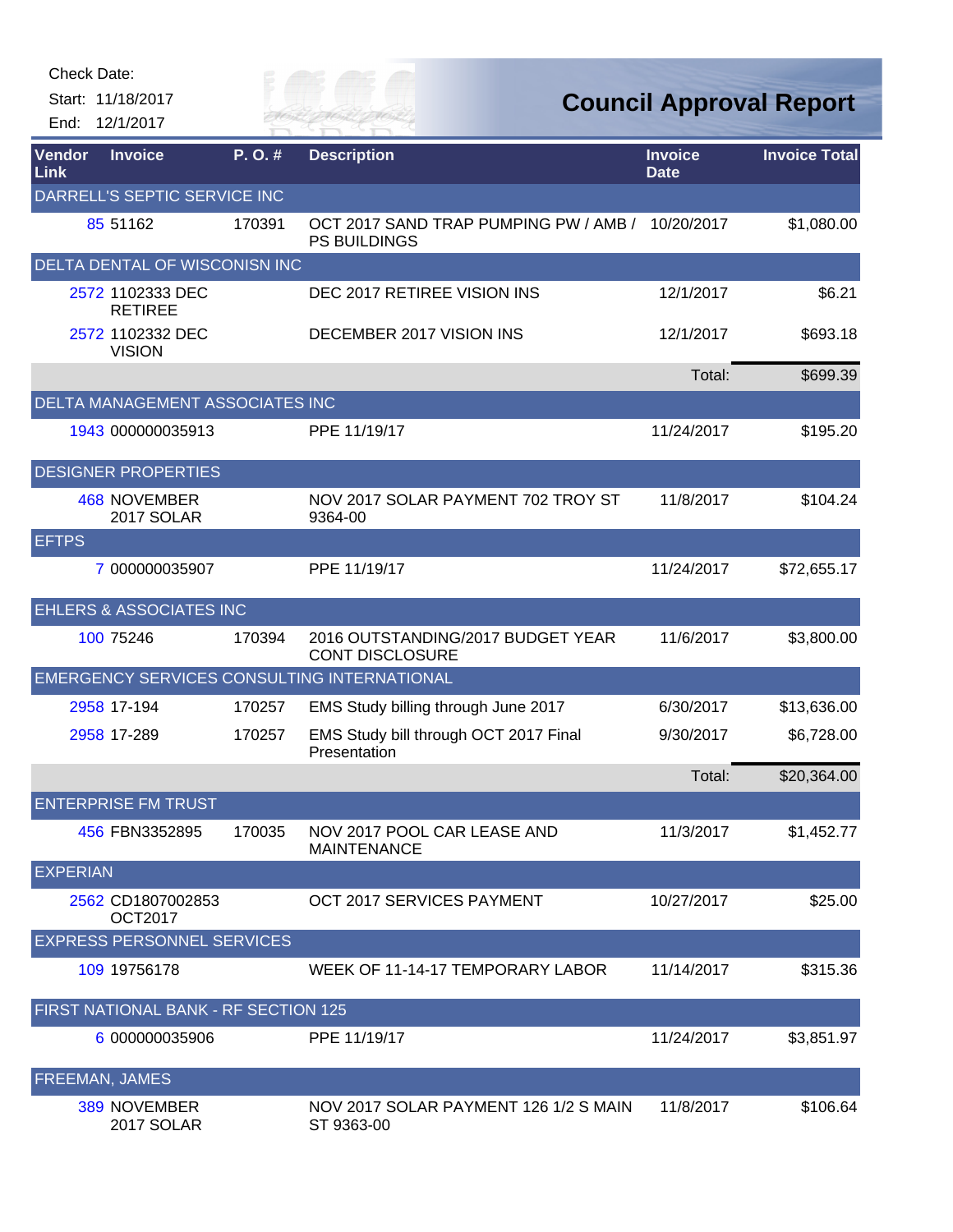Start: 11/18/2017 End: 12/1/2017

Eily of

**Council Approval Report**

| <b>Vendor</b><br>Link | <b>Invoice</b>                         | P.O.#  | <b>Description</b>                                         | <b>Invoice</b><br><b>Date</b> | <b>Invoice Total</b> |
|-----------------------|----------------------------------------|--------|------------------------------------------------------------|-------------------------------|----------------------|
|                       | <b>GHD SERVICES INC</b>                |        |                                                            |                               |                      |
|                       | 489 888396                             | 170091 | OCT 2017 ANNUAL GROUND WATER<br><b>MONITORING</b>          | 11/14/2017                    | \$1,770.00           |
| <b>GRACE PAULSON</b>  |                                        |        |                                                            |                               |                      |
|                       | 937 NOVEMBER<br>2017 SOLAR             |        | NOV 2017 SOLAR PAYMENT 1036 COUNTY<br>RD M 5856-00         | 11/8/2017                     | \$43.03              |
| <b>HAWKINS INC</b>    |                                        |        |                                                            |                               |                      |
|                       | 133 4180467                            | 170100 | NOV 2017 WATER DEPT - CHEMICALS                            | 11/7/2017                     | \$3,219.02           |
|                       | <b>HEALTH PARTNERS</b>                 |        |                                                            |                               |                      |
|                       | 356 76827247 DEC<br>2017               |        | DECEMBER 2017 HEALTH/DENTAL                                | 12/1/2017                     | \$156,797.94         |
|                       | HUEBSCH LAUNDRY COMPANY                |        |                                                            |                               |                      |
|                       | <b>146 3971041</b>                     | 170033 | 11-08-17 HUEBSCH PW UNIFORMS                               | 11/8/2017                     | \$132.12             |
|                       | 146 3971039                            | 170031 | 11-08-17 HUEBSCH ELECTRIC UNIFORMS                         | 11/8/2017                     | \$199.77             |
|                       | 146 3971642                            |        | 11-8-17 POLICE DEPARTMENT<br><b>BRUSHMATS/LINENS</b>       | 11/8/2017                     | \$55.59              |
|                       | 146 3971656                            |        | 11-8-17 CITY HALL BRUSHMATS                                | 11/8/2017                     | \$56.92              |
|                       |                                        |        |                                                            | Total:                        | \$444.40             |
|                       | INDUSTRIAL HEALTH SERVICES NETWORK INC |        |                                                            |                               |                      |
|                       | 948 113012                             |        | OCT 2017 OCCUPATIONAL HEALTH<br><b>SERVICES WATER DEPT</b> | 10/31/2017                    | \$67.90              |
|                       | <b>INSIGHT EDGE LLC</b>                |        |                                                            |                               |                      |
|                       | 1201 1518                              |        | CHECKPOINT PROFILE ADMINISTRATION<br><b>AND MEETINGS</b>   | 11/6/2017                     | \$850.00             |
|                       |                                        |        | INTERNATIONAL CITY MGMT ASSOC RETIREMENT CORP              |                               |                      |
|                       | 1 000000035901                         |        | PPE 11/19/17                                               | 11/24/2017                    | \$22,811.20          |
|                       | 1 000000035902                         |        | PPE 11/19/17                                               | 11/24/2017                    | \$355.00             |
|                       |                                        |        |                                                            | Total:                        | \$23,166.20          |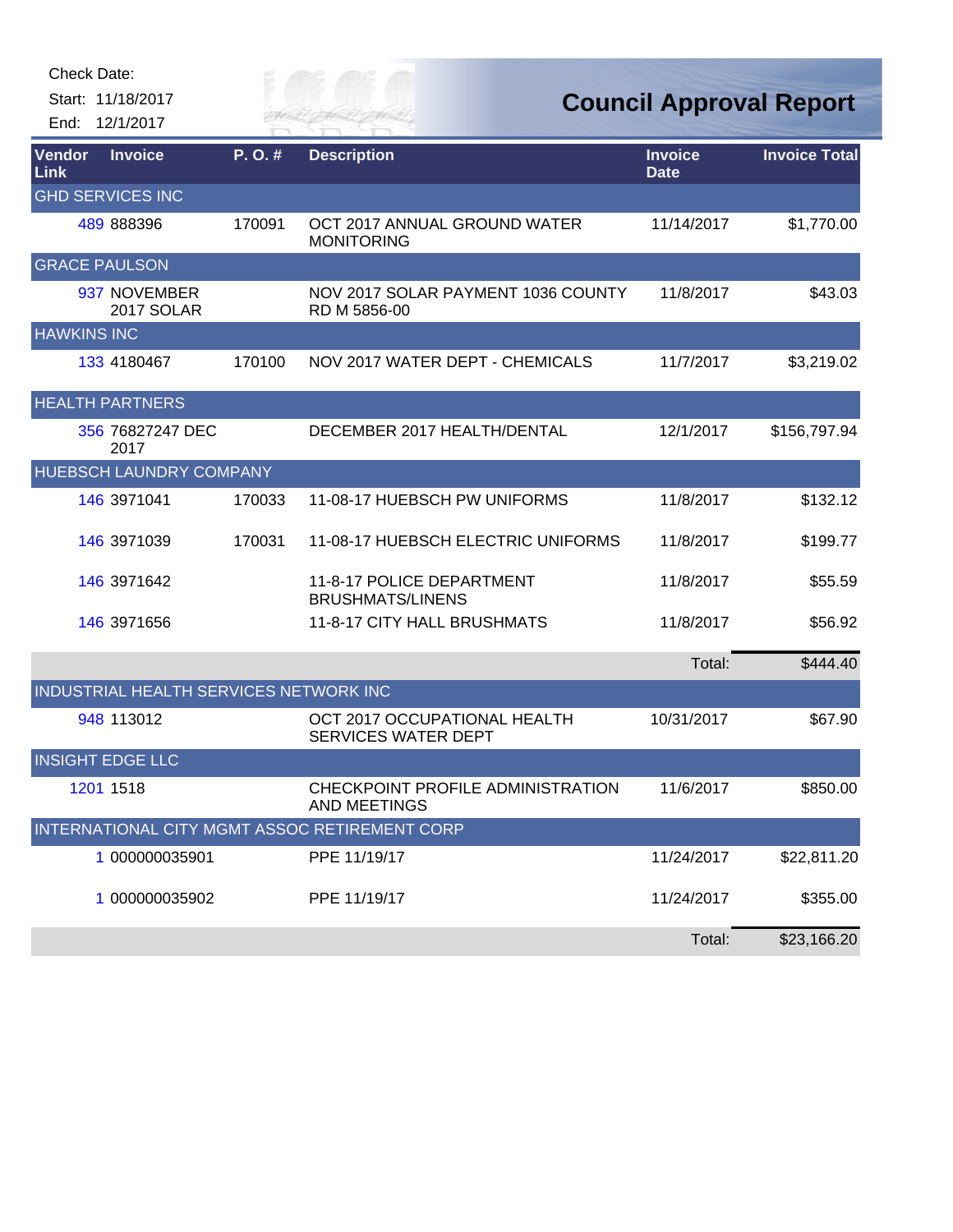Start: 11/18/2017 End: 12/1/2017



## **Council Approval Report**

| Vendor<br>Link         | <b>Invoice</b>                          | $P. O.$ # | <b>Description</b>                                       | <b>Invoice</b><br><b>Date</b> | <b>Invoice Total</b> |
|------------------------|-----------------------------------------|-----------|----------------------------------------------------------|-------------------------------|----------------------|
|                        | <b>LIBRARY REFUNDS &amp; PAYMENTS</b>   |           |                                                          |                               |                      |
|                        | 995500 3942500239213<br>6               |           | NOV 2017 REFUND FOR LOST BOOK                            | 11/3/2017                     | \$12.99              |
|                        | 995500 3826200115701<br>7               |           | NOV 2017 REFUND LOST LIBRARY<br><b>MATERIALS / FEE</b>   | 11/8/2017                     | \$9.00               |
|                        | 995500 3942500011923<br>1               |           | NOV 2017 REFUND LOST LIBRARY<br><b>MATERIALS</b>         | 11/10/2017                    | \$5.39               |
|                        | 995500 3074900029817<br>0               |           | NOV 2017 REFUND LOST LIBRARY<br><b>MATERIALS</b>         | 11/10/2017                    | \$34.00              |
|                        | 995500 3942500601009<br>51              |           | NOV 2017 REFUND LOST LIBRARY<br><b>MATERIALS</b>         | 11/10/2017                    | \$16.95              |
|                        |                                         |           |                                                          | Total:                        | \$78.33              |
|                        | LINCOLN NATIONAL LIFE INSURANCE COMPANY |           |                                                          |                               |                      |
|                        | 3066 3558345970<br><b>OCT 2017</b>      |           | OCT 2017 AD&D POLICY                                     | 10/1/2017                     | \$246.64             |
|                        | 3066 3558337879<br><b>OCT 2017</b>      |           | OCT 2017 LTD/LIFE/AD&D                                   | 10/1/2017                     | \$4,587.48           |
|                        | 3066 3558347442<br><b>NOV 2017</b>      |           | <b>NOV 2017 AD&amp;D</b>                                 | 11/1/2017                     | \$246.64             |
|                        | 3066 3558341159<br><b>NOV 2017</b>      |           | NOV 2017 LTD/LIFE/AD&D                                   | 11/1/2017                     | \$4,587.48           |
|                        |                                         |           |                                                          | Total:                        | \$9,668.24           |
|                        | <b>LOFFLER COMPANIES INC</b>            |           |                                                          |                               |                      |
|                        | 182 21546475                            |           | NOV 2017 COURT KONICA MINOLTA BIZHUB 10/27/2017<br>364E  |                               | \$148.50             |
|                        | 182 2660045                             |           | 11-15-12-14-17 ENGNR PRNTR#90220 BASE<br>PYMT NO OVRG    | 11/6/2017                     | \$60.07              |
|                        | 182 2664376                             |           | HP LASERJET P3015 M25 SERIES CSR<br><b>PRINTER</b>       | 11/9/2017                     | \$196.00             |
|                        | 182 343983912                           |           | NOV 2017 AMB BASE PYMT-SURCHARGE /<br><b>OCT OVERAGE</b> | 11/10/2017                    | \$156.99             |
|                        |                                         |           |                                                          | Total:                        | \$561.56             |
|                        | METERING & TECHNOLOGY SOLUTIONS         |           |                                                          |                               |                      |
|                        | 451 10282                               | 170387    | NOV 2017 3 inch water meter for Best Maid<br>Cookie      | 11/3/2017                     | \$2,657.50           |
| <b>MICHAEL STIFTER</b> |                                         |           |                                                          |                               |                      |
|                        | 2475 2017 SFTY<br><b>FTWR RMBRS</b>     |           | 2017 SAFETY FOOTWEAR<br><b>REIMBURSEMENT</b>             | 11/14/2017                    | \$104.95             |
|                        | MINNESOTA CHILD SUPPORT PAYMENT CENTER  |           |                                                          |                               |                      |
|                        | 1618 000000035912                       |           | PPE 11/19/17                                             | 11/24/2017                    | \$23.53              |
|                        | MIRON CONSTRUCTION CO INC               |           |                                                          |                               |                      |
|                        | 2211 162020 PAY<br>APP#13               | 160143    | WWTP CONSTRUCTION SERVICES<br><b>THROUGH 8-31-17</b>     | 11/9/2017                     | \$19,000.00          |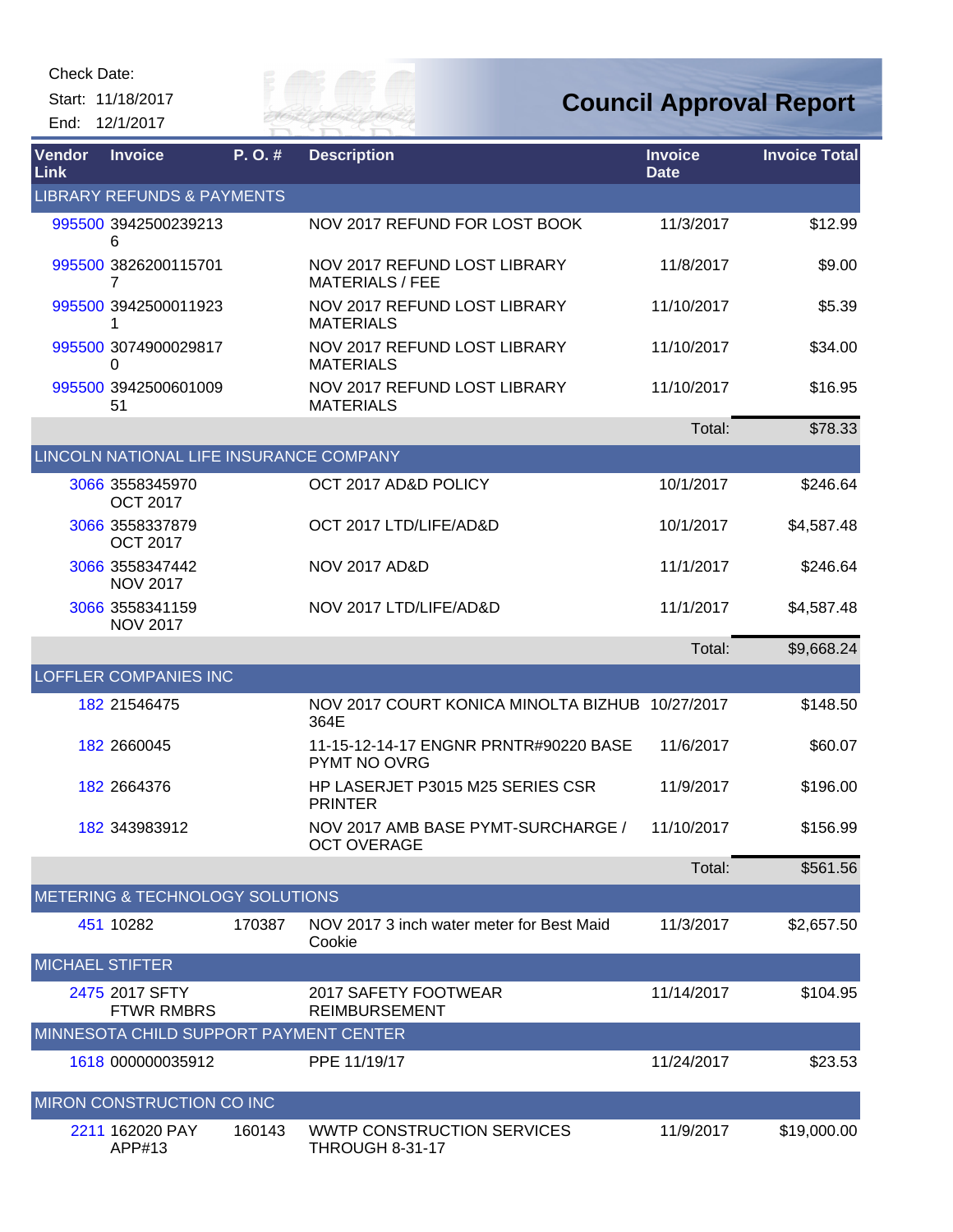Start: 11/18/2017

End: 12/1/2017



**Council Approval Report**

| Vendor<br><b>Link</b>  | <b>Invoice</b>                           | P.O.# | <b>Description</b>                                           | <b>Invoice</b><br><b>Date</b> | <b>Invoice Total</b> |
|------------------------|------------------------------------------|-------|--------------------------------------------------------------|-------------------------------|----------------------|
|                        | MY RECEPTIONIST INC                      |       |                                                              |                               |                      |
|                        | 192 S022031115                           |       | DEC 2017 SERVICES / 208 MINUTES BILLED<br><b>NOV 2017</b>    | 11/15/2017                    | \$279.72             |
|                        | ONE TIME PAY VENDOR                      |       |                                                              |                               |                      |
|                        | 9999 10-28-17 PIZZA<br><b>KINNI</b>      |       | 10-28-17 KINNICORRIDOR CHARRETTE<br><b>PIZZA</b>             | 10/28/2017                    | \$36.00              |
|                        | 9999 R ANDERSON<br><b>MEMORIAL</b>       |       | MEMORIAL FAMILY OF RON ANDERSON                              | 11/21/2017                    | \$50.00              |
|                        |                                          |       |                                                              | Total:                        | \$86.00              |
| <b>PELION BENEFITS</b> |                                          |       |                                                              |                               |                      |
|                        | 5 000000035905                           |       | PPE 11/19/17                                                 | 11/24/2017                    | \$2,918.11           |
|                        | <b>PEMBER COMPANIES</b>                  |       |                                                              |                               |                      |
|                        | 1045 SIDEWALK PAY 170227<br>#2           |       | 2017 Sidewalk, Curb, Gutter and Structure<br>Repairs         | 10/23/2017                    | \$37,768.62          |
|                        | <b>RFMU PAYMENTS OR REFUNDS</b>          |       |                                                              |                               |                      |
|                        | 990610 1427-02<br><b>SHOEMAKER</b>       |       | RFMU RFND OVRPY 579 S WASSON LN<br>1427-02 SHOEMAKER         | 11/8/2017                     | \$119.15             |
|                        | 990610 1600-10 CARLA<br><b>ROJAS</b>     |       | RFMU OVERPYMNT 517 WASSON CT #47<br>1600-10 ROJAS            | 11/8/2017                     | \$28.90              |
|                        | 990610 2154-01<br><b>OSTERNESS</b><br>CA |       | RFMU OVERPYMNT 645 RIVER RIDGE RD<br>2154-01 OSTERNES        | 11/8/2017                     | \$295.05             |
|                        | 990610 3030-00LEIGH<br>WILEY#2           |       | RFMU OVERPYMNT#2 616 LAKE ST 3030-00<br><b>LEIGH WILEY</b>   | 11/8/2017                     | \$90.00              |
|                        | 990610 4804-02 A<br><b>VORWALD</b>       |       | RFMU OVERPYMNT 209 LEWIS ST 4804-02 A<br><b>VORWALD</b>      | 11/8/2017                     | \$14.65              |
|                        | 990610 4913-01<br><b>VANDERVORST</b>     |       | RFMU OVERPYMNT 513 SUNSET LN 4913-01<br><b>VANDERVORST</b>   | 11/8/2017                     | \$15.00              |
|                        | 990610 4980-01<br><b>FREDERICKS</b>      |       | RFMU OVERPYMNT 618 N WINTER ST 4980-<br>01 FREDERICKS        | 11/8/2017                     | \$27.65              |
|                        | 990610 5513-02 L<br><b>ROSENTHAL</b>     |       | RFMU OVERPYMNT 548 ROOSEVELT CT<br>5513-02 ROSENTHAL         | 11/8/2017                     | \$19.10              |
|                        | 990610 7483-18 SDC<br>FEE PYMT           |       | 7483-18 117 CASCADE AVE#103 SHANE<br><b>RUSSELL SDC FEE</b>  | 11/8/2017                     | \$35.00              |
|                        | 990610 7595-02 P/D<br><b>STAFFORD</b>    |       | RFMU OVERPYMNT 700 LEORY LN #38 7595<br>-02 STAFFORD         | 11/8/2017                     | \$26.84              |
|                        | 990610 8017-01 A<br><b>MASTERLARK</b>    |       | RFMU OVERPYMNT 3157 SUSSEX ST 8017-<br>01 MASTERLARK         | 11/8/2017                     | \$201.04             |
|                        | 990610 8064-12 A<br><b>SCHLANGEN</b>     |       | RFMU OVERPYMNT 203 BROADWAY ST<br>8064-12 SCHLANGEN          | 11/8/2017                     | \$241.68             |
|                        | 990610 8092-01 J<br><b>FRITCH</b>        |       | RFMU OVERPYMNT 3414 SEVENOAKS ST<br>8092-01 J FRITCH         | 11/8/2017                     | \$48.26              |
|                        | 990610 8514-06<br>SARAL'ALLIER           |       | RFMU OVERPYMNT 570 BANDLE ST 8514-06<br><b>SARA L'ALLIER</b> | 11/8/2017                     | \$10.13              |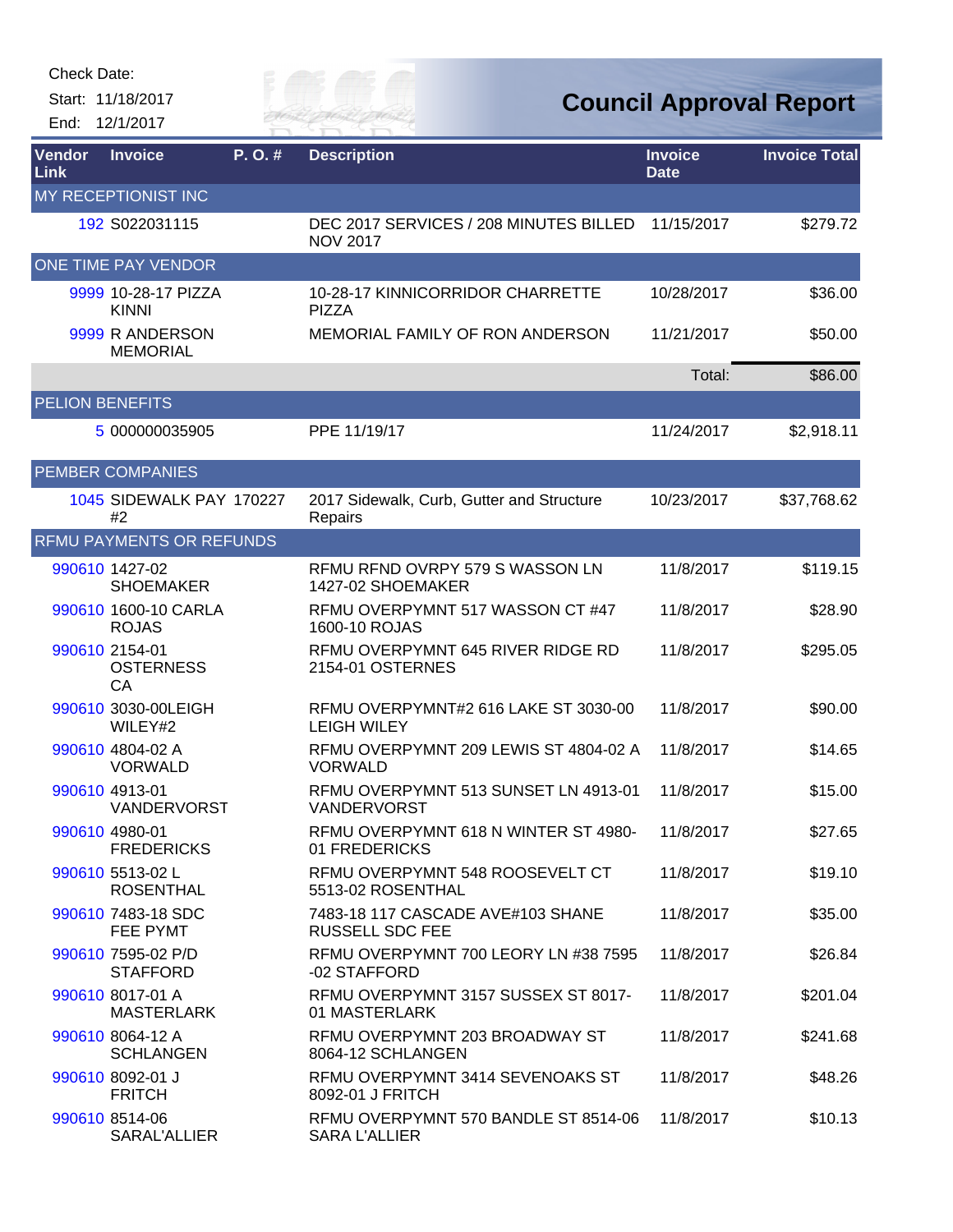Start: 11/18/2017 End: 12/1/2017



| Vendor<br>Link     | <b>Invoice</b>                        | P.O.#  | <b>Description</b>                                           | <b>Invoice</b><br><b>Date</b> | <b>Invoice Total</b> |
|--------------------|---------------------------------------|--------|--------------------------------------------------------------|-------------------------------|----------------------|
|                    | 990610 9287-02 MATT<br><b>WALLER</b>  |        | RFMU OVERPYMNT 912 FAIRCHILD DR 9287<br>-02 M WALLER         | 11/8/2017                     | \$38.05              |
|                    | 990610 9750-00 AARON<br><b>CLAY</b>   |        | RFMU OVERPYMNT 2100 MICHAEL LN 9750-<br>00 AARON CLAY        | 11/8/2017                     | \$81.74              |
|                    | 990610 9759-00 AARON<br><b>CLAY</b>   |        | REFUND RFMU OVRPYMT 2064 LEXI ST<br>9759-00 AARONCLAY        | 11/8/2017                     | \$75.50              |
|                    | 990610 9000-11 J<br><b>GRANT-WILS</b> |        | RFND RFMU OVRPYMT 137 JESSICA PL<br>9000-11                  | 11/10/2017                    | \$43.65              |
|                    | 990610 NOV CIAC LOT<br><b>CREDIT</b>  |        | PRIMARY EXTENSION ELECTRIC LOT<br><b>CREDITS</b>             | 11/27/2017                    | \$9,350.00           |
|                    |                                       |        |                                                              | Total:                        | \$10,761.39          |
|                    | RIVER FALLS CHAMBER OF COMMERCE INC   |        |                                                              |                               |                      |
|                    | 225 3RD QRT 2017                      |        | 3RD QRT 2017 ROOM TAX                                        | 11/27/2017                    | \$26,006.64          |
|                    | RIVER FALLS POLICE ASSOCIATION        |        |                                                              |                               |                      |
|                    | 9 000000035908                        |        | NOVEMBER 2017                                                | 11/24/2017                    | \$684.80             |
| <b>RUNNING INC</b> |                                       |        |                                                              |                               |                      |
|                    | 1573 17596                            | 170096 | OCT 2017 Taxi Management Services                            | 11/7/2017                     | \$17,544.82          |
|                    | RURAL ELECTRIC SUPPLY COOPERATIVE     |        |                                                              |                               |                      |
|                    | 221 690900-03                         | 170306 | NOV 2017 INVENTORY RCVD 15 OF 27<br><b>BACK ORDERED ITMS</b> | 11/10/2017                    | \$436.20             |
|                    | 221 690900-04                         | 170306 | FINAL 12 OF 60 ORDERED FOR LINE2<br><b>INVENTORY</b>         | 11/14/2017                    | \$348.96             |
|                    |                                       |        |                                                              | Total:                        | \$785.16             |
|                    | SCHNEIDER LAWN CARE SERVICES LLC      |        |                                                              |                               |                      |
|                    | 1144 2233                             |        | <b>LAWN MAINTENANCE</b><br>MCALLISTER/ROQUETTE               | 10/30/2017                    | \$140.00             |
|                    | SHORT ELLIOTT HENDRICKSON INC         |        |                                                              |                               |                      |
|                    | 244 341 235                           | 160205 | LK GRG TRL (HERITAGE-DIVISION) thru 10-<br>28-17             | 11/7/2017                     | \$6,750.22           |
|                    | 244 341 236                           | 160212 | SOUTH MAIN CONCEPT DESIGN OPTIONS<br>to 10-28-17             | 11/7/2017                     | \$649.82             |
|                    | 244 341168                            | 170163 | OCT 2017 DESIGN NORTH LOOP<br>EXTENSION to 10-28-17          | 11/7/2017                     | \$6,380.43           |
|                    |                                       |        |                                                              | Total:                        | \$13,780.47          |
|                    | ST CROIX COUNTY HIGHWAY DEPARTMENT    |        |                                                              |                               |                      |
|                    | 956 1008                              | 170080 | SPRAY PATCH STREET/ALLEY/PUBLIC LOTS<br>to 10-21-17          | 11/1/2017                     | \$6,354.13           |
|                    | ST CROIX VALLEY NATURAL GAS CO        |        |                                                              |                               |                      |
|                    | 255 OCT 2017 GAS<br><b>BILLS</b>      |        | OCTOBER 2017 GAS BILLS                                       | 11/1/2017                     | \$1,794.71           |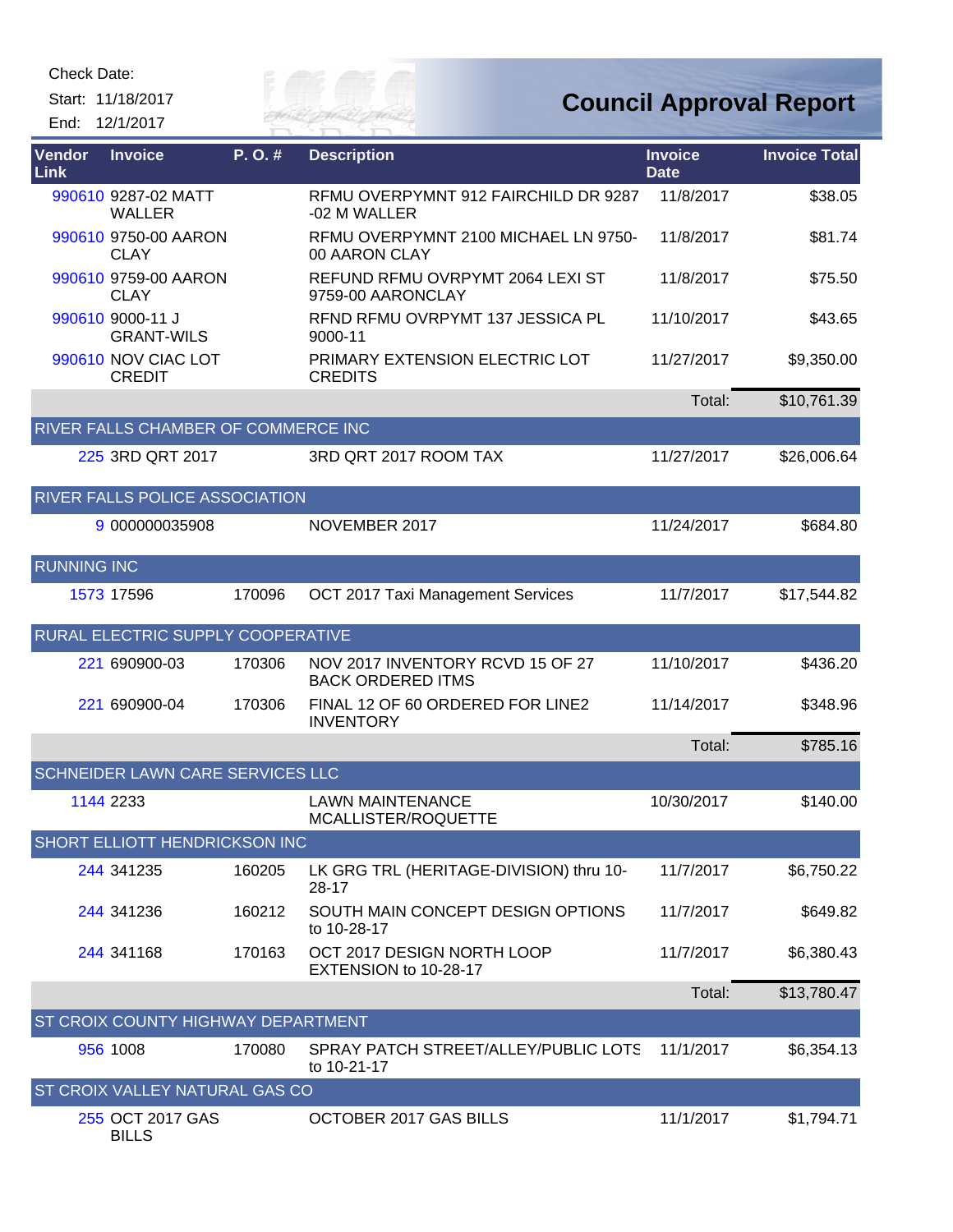| Check Date:           |                                            |           |                                                              |                               |                                |
|-----------------------|--------------------------------------------|-----------|--------------------------------------------------------------|-------------------------------|--------------------------------|
| End:                  | Start: 11/18/2017<br>12/1/2017             |           | <sup>e</sup> Est<br>FR MAI                                   |                               | <b>Council Approval Report</b> |
| Vendor<br><b>Link</b> | <b>Invoice</b>                             | $P. O.$ # | <b>Description</b>                                           | <b>Invoice</b><br><b>Date</b> | <b>Invoice Total</b>           |
|                       | STATE OF WI - DEPT OF TRANSPORTATION       |           |                                                              |                               |                                |
|                       | 219 395-<br>0000064108                     |           | PRJ#7640-00-01/ID#39576400071<br>CASECADE/SPRUCE/6TH         | 11/9/2017                     | \$14.96                        |
|                       | STATE OF WI DEPT OF EMPLOYEE TRUST FUNDS   |           |                                                              |                               |                                |
|                       | 11 000000035909                            |           | NOVEMBER 2017                                                | 11/24/2017                    | \$86,947.02                    |
|                       |                                            |           | STATEWIDE ENERGY EFFICIENCY & RENEWABLES ADMIN INC           |                               |                                |
|                       | 243 OCTOBER 2017                           |           | OCT 2017 CTC ENRGY EFFCNCY FUNDS TO<br><b>FOCUS ON ENRGY</b> | 11/14/2017                    | \$3,846.93                     |
|                       | STUART C IRBY TOOL AND SAFETY              |           |                                                              |                               |                                |
|                       | 156 S010334343.00 170284<br>3              |           | OCT 2017 POWER PLANT PROJECT/<br><b>INVENTORY</b>            | 10/23/2017                    | \$35,836.14                    |
|                       | 156 S010334343.00 170284<br>5              |           | OCT 2017 POWER PLANT PROJECT/<br><b>INVENTORY</b>            | 10/26/2017                    | \$47,857.78                    |
|                       |                                            |           |                                                              | Total:                        | \$83,693.92                    |
|                       | TOLTZ, KING, DUVALL, ANDERSON & ASSOCIATES |           |                                                              |                               |                                |
|                       | 2172 002017004312                          | 170122    | 2017 N INTERCEPTOR DOWNSTREAM<br>THRU 10-28-17               | 11/6/2017                     | \$16,960.48                    |
|                       | <b>TRANS ALARM INC</b>                     |           |                                                              |                               |                                |
|                       | 557 94595490                               |           | NOV-JAN 2018 PUBLIC SFTY BUILDING FIRE<br><b>ALRM MNTRNG</b> | 11/1/2017                     | \$119.85                       |
|                       | <b>UHL COMPANY INC</b>                     |           |                                                              |                               |                                |
|                       | 446 53866                                  | 170193    | NOV 2017 Upgrade City Hall HVAC Automation<br>Systems        | 11/8/2017                     | \$5,764.15                     |
|                       |                                            |           | UNEMPLOYMENT INSURANCE-DEPT OF WORKFORCE DEV                 |                               |                                |
|                       | 277 000008661053                           |           | OCT 2017 UNEMPLOYMENT INSURANCE<br><b>PYMTS</b>              | 11/1/2017                     | \$104.57                       |
|                       | US GEOLOGICAL SURVEY                       |           |                                                              |                               |                                |
|                       | 1905 90569977 2016-<br>2017                |           | 10/1/17-09/30/18 KINNI RIVER GAUGING                         | 11/13/2017                    | \$7,900.00                     |
|                       | <b>VALLEY VIEW TREE PLANTING LLC</b>       |           |                                                              |                               |                                |
|                       | 3068 11-15-17                              |           | NOV 2017 CITY HALL OAK TREE MOVED                            | 11/15/2017                    | \$300.00                       |
|                       | <b>VIBRANT HEALTH FAMILY CLINICS</b>       |           |                                                              |                               |                                |
|                       | 790 1228519                                |           | PRE EMPLOYMENT SCREENING                                     | 11/1/2017                     | \$640.00                       |
|                       | VIKING ELECTRIC SUPPLY INC                 |           |                                                              |                               |                                |
|                       | 750 S000925409.00<br>1                     |           | NOV 2017 FIREHALL LED BULBS                                  | 11/7/2017                     | \$437.50                       |
|                       | <b>VISU-SEWER INC</b>                      |           |                                                              |                               |                                |
|                       | 485 28949                                  | 170156    | OCT 2017 Service Reconnection Sewer Lining<br>Project        | 10/31/2017                    | \$2,700.00                     |